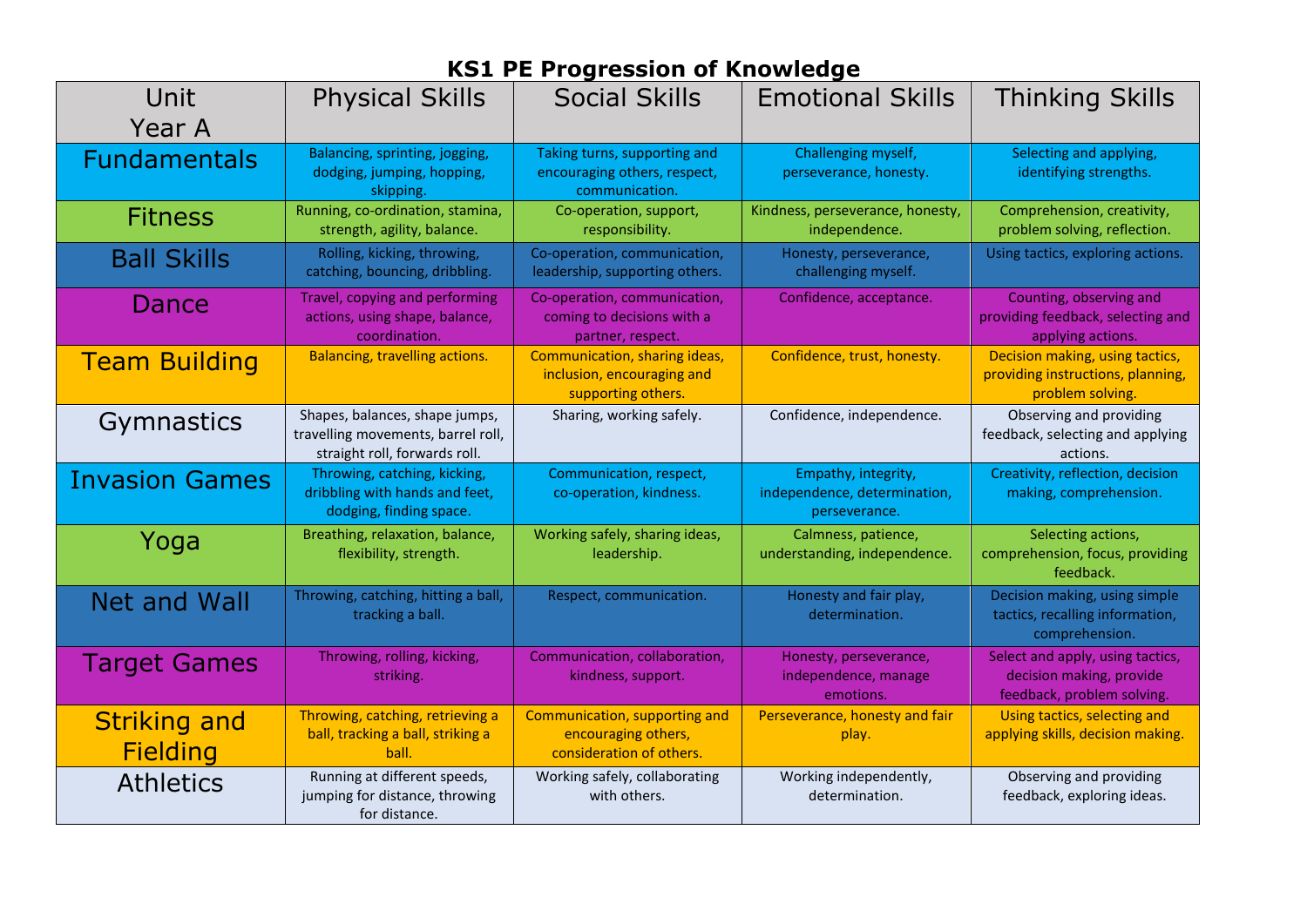| Unit                | Lesson 1                                                                                                                                                      | Lesson 2                                                                                                                                        | Lesson 3                                                                                                                                                                                        | Lesson 4                                                                                                                                                                     | Lesson 5                                                                                                                                                                                                                                                       | Lesson 6                                                                                                                                          |                                                                                                                   |                                                                                                                        |
|---------------------|---------------------------------------------------------------------------------------------------------------------------------------------------------------|-------------------------------------------------------------------------------------------------------------------------------------------------|-------------------------------------------------------------------------------------------------------------------------------------------------------------------------------------------------|------------------------------------------------------------------------------------------------------------------------------------------------------------------------------|----------------------------------------------------------------------------------------------------------------------------------------------------------------------------------------------------------------------------------------------------------------|---------------------------------------------------------------------------------------------------------------------------------------------------|-------------------------------------------------------------------------------------------------------------------|------------------------------------------------------------------------------------------------------------------------|
| <b>Fundamentals</b> | Hold arms<br>out and focus<br>on something<br>still to<br>balance.<br>Look ahead<br>and land with<br>bent knees.                                              | Run on the<br>balls of your<br>feet.<br>Use your arms<br>to help you<br>move<br>forwards.                                                       | Push off<br>strongly in a<br>new<br>direction.<br>Turn your<br>body to face<br>a new<br>direction.                                                                                              | Hopping/jumping:<br>Bend your knees<br>when jumping and<br>landing.<br>Look ahead and<br>land with bent<br>knees.                                                            | French Skipping:<br>Keep your body<br>upright.<br>Remember the<br>$r$ hythm – jump,<br>bend, jump,<br>bend.                                                                                                                                                    | Skipping:<br>Stand up tall.<br>Turn the rope<br>first, then<br>jump.                                                                              |                                                                                                                   |                                                                                                                        |
| <b>Fitness</b>      | <b>Think</b><br>carefully<br>about how<br>exercise<br>makes you<br>feel.                                                                                      | <b>Notice</b><br>carefully how<br>your<br>heartbeat<br>changes<br>during<br>exercise.                                                           | <b>Notice</b><br>carefully how<br>exercise<br>changes your<br>breathing.                                                                                                                        | Consider skills<br>and activities<br>which can be<br>improved by<br>exercise.                                                                                                | Consider<br>carefully how<br>your muscles<br>feel after<br>exercise.                                                                                                                                                                                           | Try your best<br>in the<br>challenges<br>you are set.                                                                                             |                                                                                                                   |                                                                                                                        |
| <b>Ball Skills</b>  | Bend down<br>low and<br>place your<br>opposite foot<br>to rolling arm<br>forward.<br>Let go of the<br>ball when<br>your hand is<br>pointing at<br>the target. | Keep your<br>eyes on the<br>ball.<br>Move your<br>feet to receive<br>the ball.                                                                  | Keep the ball<br>close to your<br>feet using<br>soft touches.<br>Use different<br>parts of your<br>foot to<br>control the<br>ball.<br>Use soft<br>touches with<br>your feet to<br>keep control. | Direct the inside<br>of your foot<br>towards the<br>target.<br>Use soft touches<br>with your feet to<br>keep control.<br>Use the inside of<br>your foot to kick<br>the ball. | Let go of the<br>ball when your<br>hand is pointing<br>at the target.<br>Place your<br>hands together<br>to catch the ball<br>with two hands.<br>Put the opposite<br>foot forward to<br>your throwing<br>arm.<br>Watch the ball<br>as it comes<br>towards you. | Push the ball<br>back down on<br>the 'magic<br>moment.'<br>Spread your<br>fingers wide<br>and push the<br>ball with your<br>fingertips.           |                                                                                                                   |                                                                                                                        |
| Dance               | Count evenly<br>to the beat.<br>Use counts of<br>8 to help you<br>to stay in<br>time with the<br>music and<br>each other.                                     | Use a change<br>of direction<br>and speed to<br>make your<br>dance look<br>interesting.<br>Use clear<br>actions to help<br>you tell a<br>story. | Use clear<br>actions.<br><b>Use</b><br>expression to<br>help to tell<br>the story.                                                                                                              | Draw the shape of<br>the pathway as<br>you travel.<br>Use levels to<br>make your dance<br>look interesting.                                                                  | Use counts of 8<br>to help you to<br>stay in time with<br>the music and<br>each other.<br>Use expression<br>to help show<br>your character.                                                                                                                    | <b>Discuss and</b><br>share your<br>ideas with a<br>partner to<br>create your<br>actions.<br>Use changes<br>of level,<br>direction or<br>speed to | Change<br>your facial<br>expression<br>to.<br>represent<br>the<br>theme.<br><b>Jump</b><br>heavily to<br>show you | <b>Use</b><br>counts to<br>help you<br>create and<br>remember<br>the order<br>of your<br>actions.<br>Use<br>expression |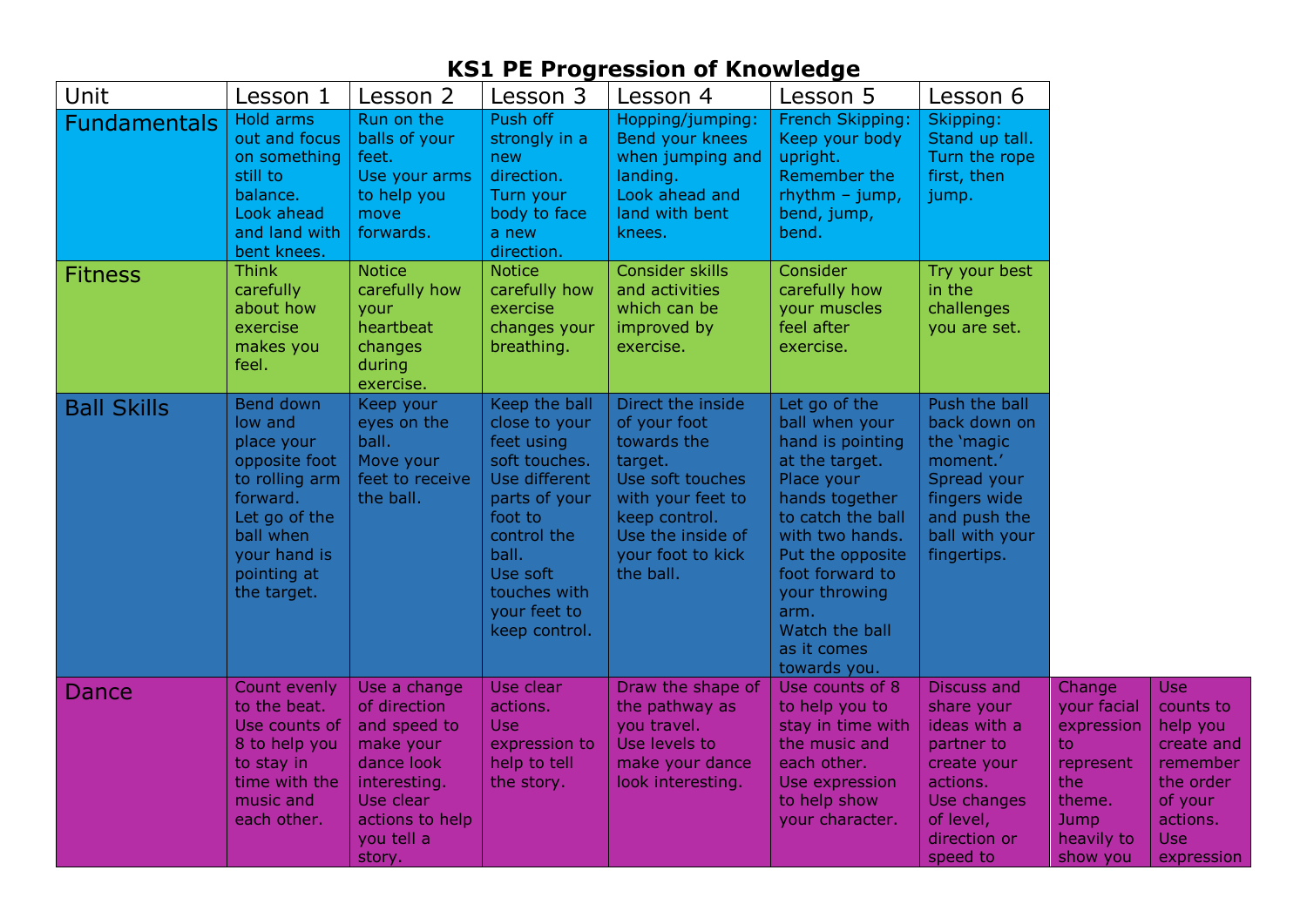|                         |                                                                                                                                            |                                                                                                                                                                                       |                                                                                                             |                                                                                                                                                                          |                                                                                                                                  | make your<br>dance look<br>interesting.<br>Use counts of<br>8 to help you<br>to stay in<br>time with the<br>music and<br>each other.               | are<br>jumping in<br>a puddle.<br><b>Use</b><br>counts of<br>8 to help<br>you to<br>stay in<br>time with<br>the music<br>and each<br>other. | to help<br>you to tell<br>a story. |
|-------------------------|--------------------------------------------------------------------------------------------------------------------------------------------|---------------------------------------------------------------------------------------------------------------------------------------------------------------------------------------|-------------------------------------------------------------------------------------------------------------|--------------------------------------------------------------------------------------------------------------------------------------------------------------------------|----------------------------------------------------------------------------------------------------------------------------------|----------------------------------------------------------------------------------------------------------------------------------------------------|---------------------------------------------------------------------------------------------------------------------------------------------|------------------------------------|
| Team<br><b>Building</b> | Listen to<br>each other<br>and share<br>ideas.                                                                                             | Communicate<br>with others.<br>Listen to the<br>instructions<br>carefully.                                                                                                            | Listen<br>carefully to<br>your<br>partner's<br>instructions.<br>Use clear,<br>short<br>instructions.        | Include everyone<br>in your group.<br>Listen to the<br>instructions that<br>your leader is<br>giving.<br>Use short<br>instructions to<br>help your partner<br>and group. | Listen to each<br>other ideas.<br>Work together<br>to make<br>decisions.                                                         | Listen to each<br>other's ideas<br>before making<br>a plan.                                                                                        |                                                                                                                                             |                                    |
| Gymnastics              | Be as still as<br>a statue.<br>Hold each<br>shape for 5<br>seconds -<br>star,<br>straddle,<br>pike,<br>straight,<br>tuck, back<br>support. | Be as still as a<br>statue.<br>Hold each<br>shape for 5<br>seconds -<br>star, straddle,<br>pike, straight,<br>tuck, back<br>support.<br>Squeeze your<br>muscles so<br>they feel hard. | Change the<br>levels you<br>use within<br>your<br>sequence.<br>Use different<br>body parts to<br>travel on. | Bend your knees<br>when jumping and<br>landing.<br>Use shape jumps<br>(star/straight) to<br>make your<br>sequence<br>interesting.                                        | Keep your shape<br>throughout the<br>roll<br>(barrel/forward).<br>Transition<br>smoothly from<br>one action to<br>the next.      | Use a starting<br>and finishing<br>position. Use<br>rolls, jumps,<br>balances,<br>travelling<br>movements<br>and shape to<br>create a<br>sequence. |                                                                                                                                             |                                    |
| Invasion<br>Games       | Keep the ball<br>close to your<br>body to keep<br>possession.<br>Look up and<br>around you<br>to see your                                  | Control the<br>ball during<br>shooting<br>action.<br><b>Travel at</b><br>speed when                                                                                                   | Be ready and<br>react quickly<br>when<br>someone is<br>about to<br>shoot.                                   | Do not be afraid<br>of intercepting a<br>pass.<br>Stand so that you<br>can see the<br>attacker and the<br>ball.                                                          | <b>Stand sideways</b><br>so that you can<br>see the attacker<br>and the ball.<br>Stay close to<br>your attacker<br>and always be | <b>Apply skills</b><br>learned in the<br>game<br>situations.<br>Communicate<br>with your<br>team mates.                                            |                                                                                                                                             |                                    |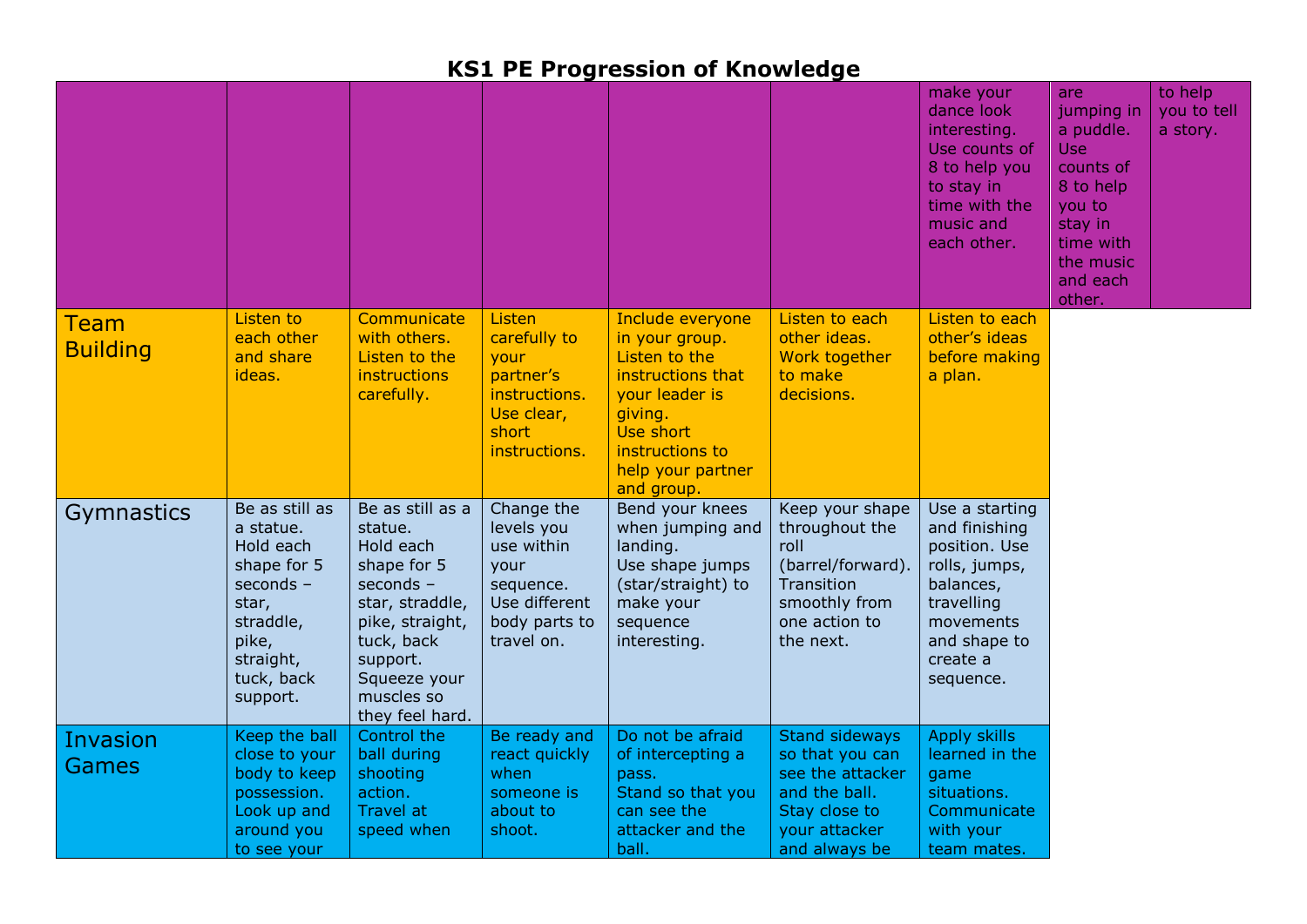|                                        | team mate,<br>space and<br>any<br>defenders.                                                                                        | performing a<br>shot.                                                                                                                          | Do not be<br>afraid of the<br>ball.<br>Keep your<br>eyes on the<br>ball.                                                  |                                                                                                      | ready to<br>intercept the<br>ball.                                                                                          |                                                                                                                                                                                                 |
|----------------------------------------|-------------------------------------------------------------------------------------------------------------------------------------|------------------------------------------------------------------------------------------------------------------------------------------------|---------------------------------------------------------------------------------------------------------------------------|------------------------------------------------------------------------------------------------------|-----------------------------------------------------------------------------------------------------------------------------|-------------------------------------------------------------------------------------------------------------------------------------------------------------------------------------------------|
| Yoga                                   | Match poses<br>to a story<br>(monkey<br>poses).                                                                                     | <b>Breathe as</b><br>you hold your<br>(animal)<br>poses to help<br>you stretch<br>further and<br>stay balanced.                                | Stretch a<br>little further<br>each breath -<br>Wild west<br>poses.                                                       | Focus on<br>something still.<br>Use your breath<br>to help you to<br>remain stable -<br>Clown poses. | Concentrate on<br>breathing whilst<br>in pose.<br>Focus on<br>something still<br>when balancing<br>- space poses.           | Hold each<br>pose for 3<br>breaths in and<br>$out - Pirate$<br>poses.                                                                                                                           |
| Net and Wall                           | Ready<br>position -<br>Feet hip<br>width apart<br>and knees<br>bent.<br>Return to<br>ready<br>position after<br>each<br>roll/throw. | Say the score<br>out loud every<br>time someone<br>scores a point.<br><b>Shake hands</b><br>with the<br>opponent at<br>the end of the<br>game. | Hold the<br>racket<br>towards the<br>bottom of the<br>handle.<br>Keep the ball<br>in the centre<br>of the racket<br>face. | Keep the ball in<br>the centre of the<br>racket face.<br>Use small<br>movements to hit<br>the ball.  | Move your feet<br>to the ball.<br>Stand sideways<br>on and push the<br>ball back using<br>the centre of the<br>racket face. | Finish with<br>your racket<br>face pointing<br>at where you<br>want the ball<br>to go.<br>Look at where<br>the other<br>team are<br>standing and<br>throw or hit<br>the ball away<br>from them. |
| Target<br>Games                        | Point you<br>arm in the<br>direction of<br>the target as<br>the object is<br>released.                                              | Keep your<br>elbow high.<br><b>Step forward</b><br>as you<br>through.                                                                          | Step next to<br>the ball and<br>kick with the<br>inside of your<br>foot.                                                  | Use less force if<br>the target is close<br>and more force<br>when the target is<br>further away.    | Aim slightly<br>ahead of where<br>your target is<br>moving.<br>Consider the<br>height or speed<br>of the moving<br>target.  | Listen to each<br>other's ideas<br>and decide<br>together how<br>to play.<br>Point your<br>hand/foot or<br>object where<br>you want the<br>ball to go as<br>you release or<br>strike it.        |
| <b>Striking and</b><br><b>Fielding</b> | Point your<br>hand where                                                                                                            | Point your<br>hand where                                                                                                                       | <b>Strike the</b><br>ball using the                                                                                       | Get in front of the<br>ball.                                                                         | When batting,<br>bat away from<br>the fielders.                                                                             | <b>Make</b><br>decisions<br>abo9ut when                                                                                                                                                         |